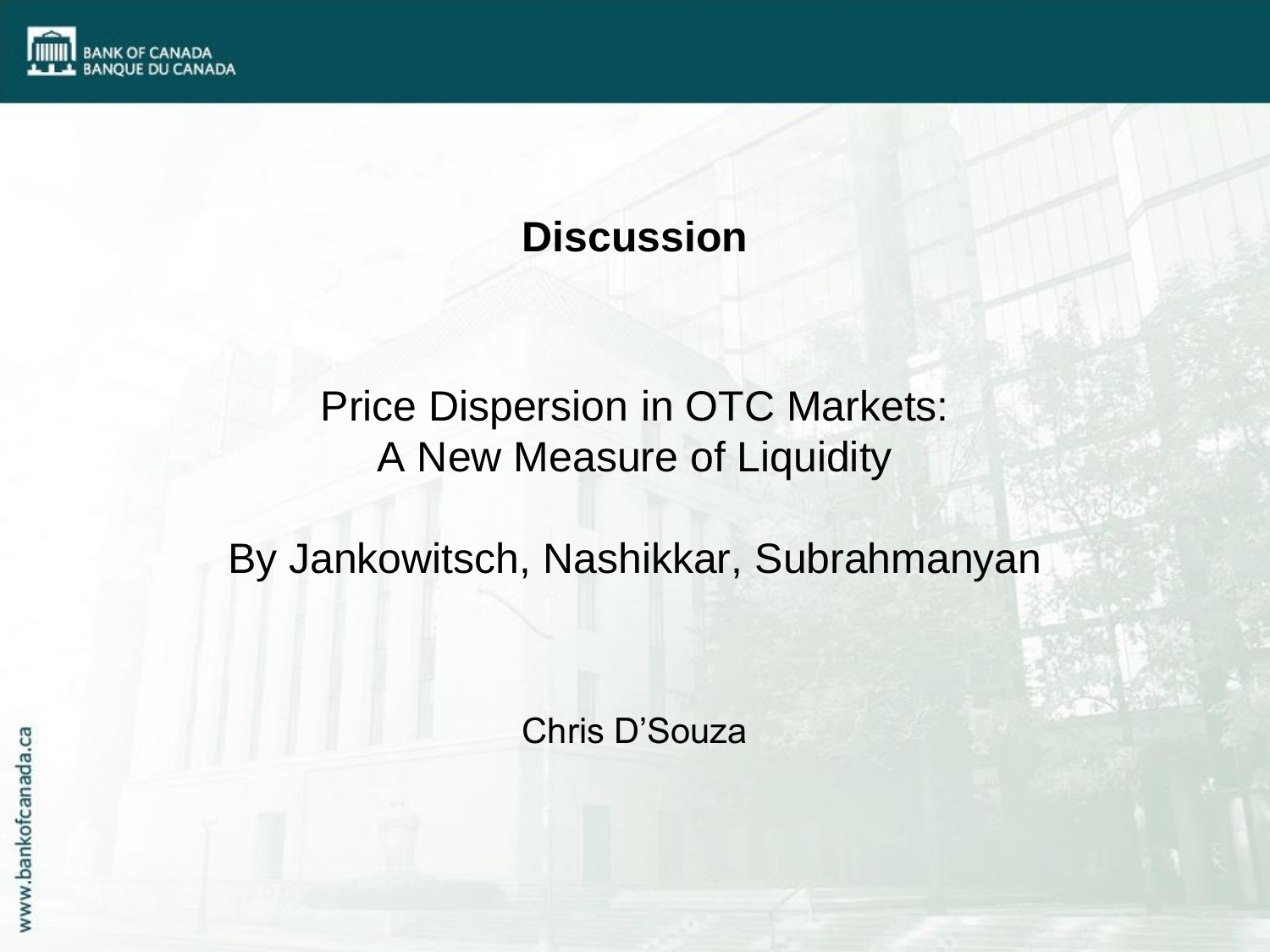

## Paper"s Contribution

- Proposes a new measure of liquidity based on a theoretical search model
	- Relatively easy to calculate once the data is collected/organized
		- differences between transaction prices and average mid-quotes
	- Micro foundations
		- reflects both inventory risk (since trades are infrequent) and search costs (as pre-trade transparency is low)
- Combines dealer quotes (Markit) and transaction prices (TRACE)
	- Data from October 2004 October 2006
	- Bonds chosen reflect about 8% of all corporate bonds, but about 25% of the total amount outstanding of all bonds, and 37% of total trading volumes.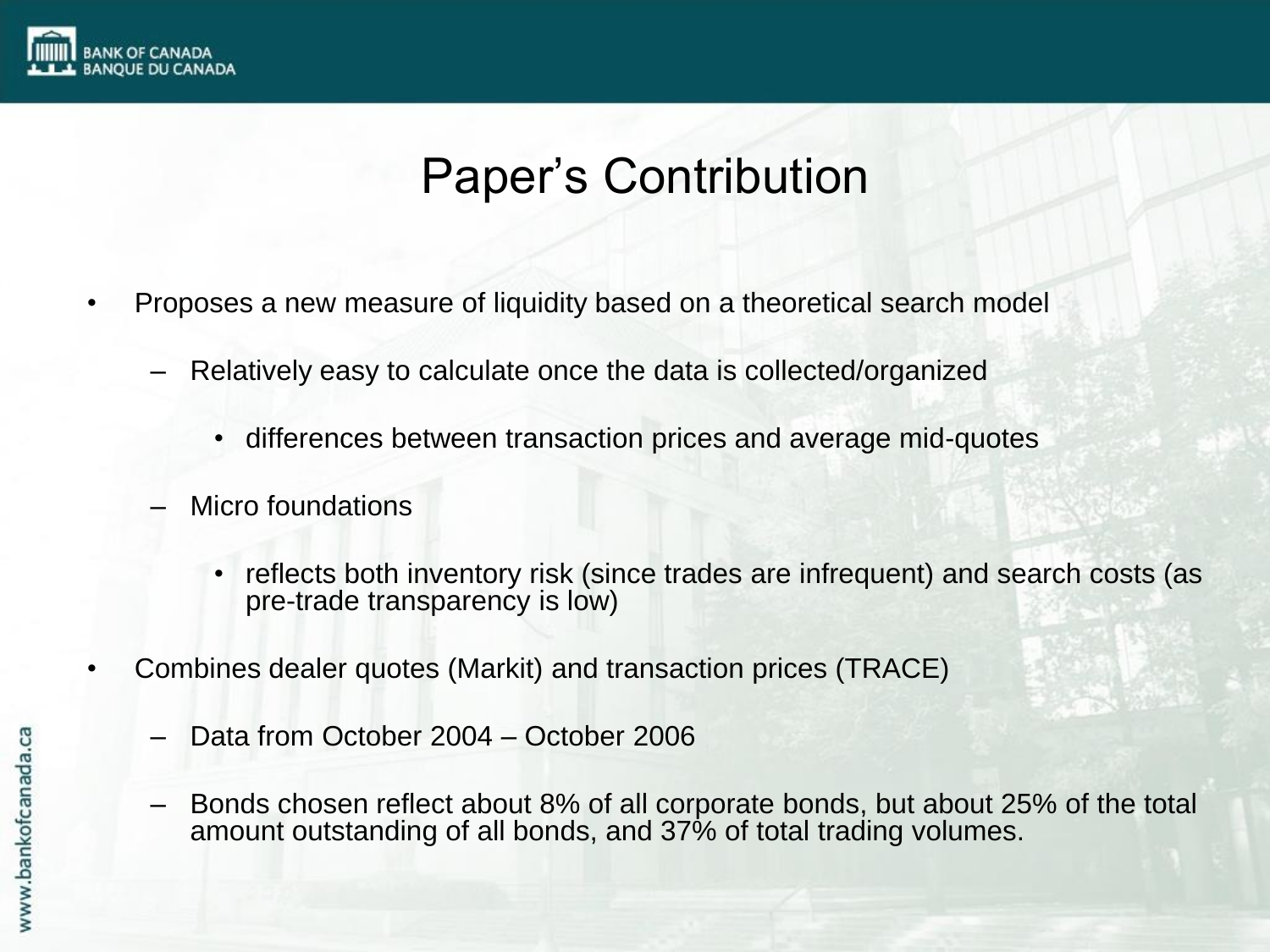

# Paper"s Findings

- New measure is related to conventional liquidity proxies
	- Strongly correlated with the bond characteristics, trading activity, and spreads
		- age, rating, trading volume, bid-ask spreads
	- Finds strong link between new measure and Amihud (2002): average ratio of absolute returns relative to trading volume for a given period
		- inclusion with bid-ask spread, spread becomes insignificant
- Measure may be used to determine prices of securities at the end of the day when valuing their portfolios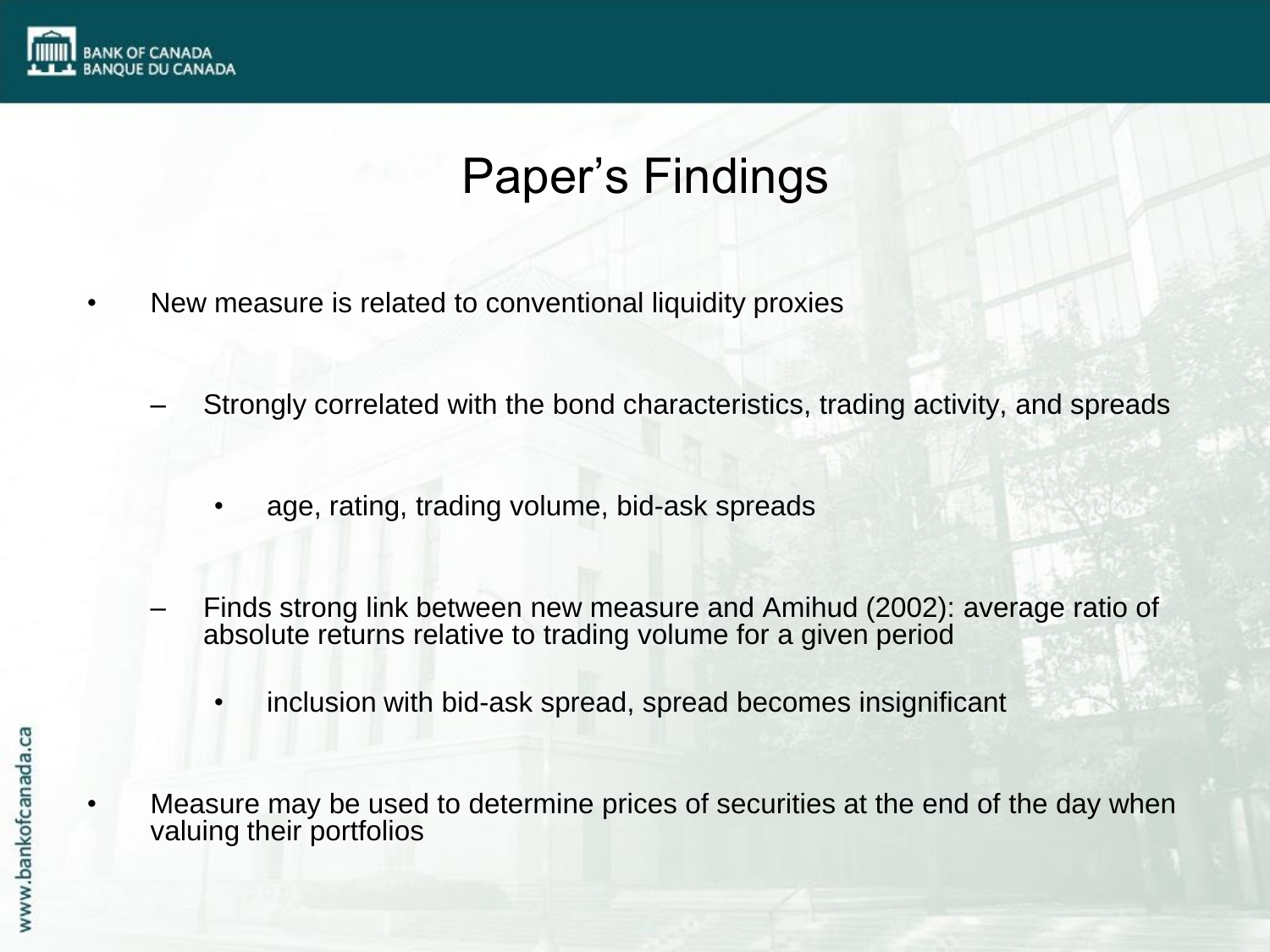

### Why is the paper relevant?

- Traditional measures of liquidity (spreads, trade volume, price impact) may not be relevant in OTC markets
	- Quotes can be stale and only indicative, and trading is infrequent
	- Mahanti et al. (JFE, 2008) use characteristics of bonds that are correlated to liquidity: amount outstanding, credit quality, maturity, age, industry
	- Corporate bond market is large and important
		- Outstanding principal similar in size to U.S. treasury market
		- Source of funding for all companies
		- Holders of corporate securities need to mark-to-market securities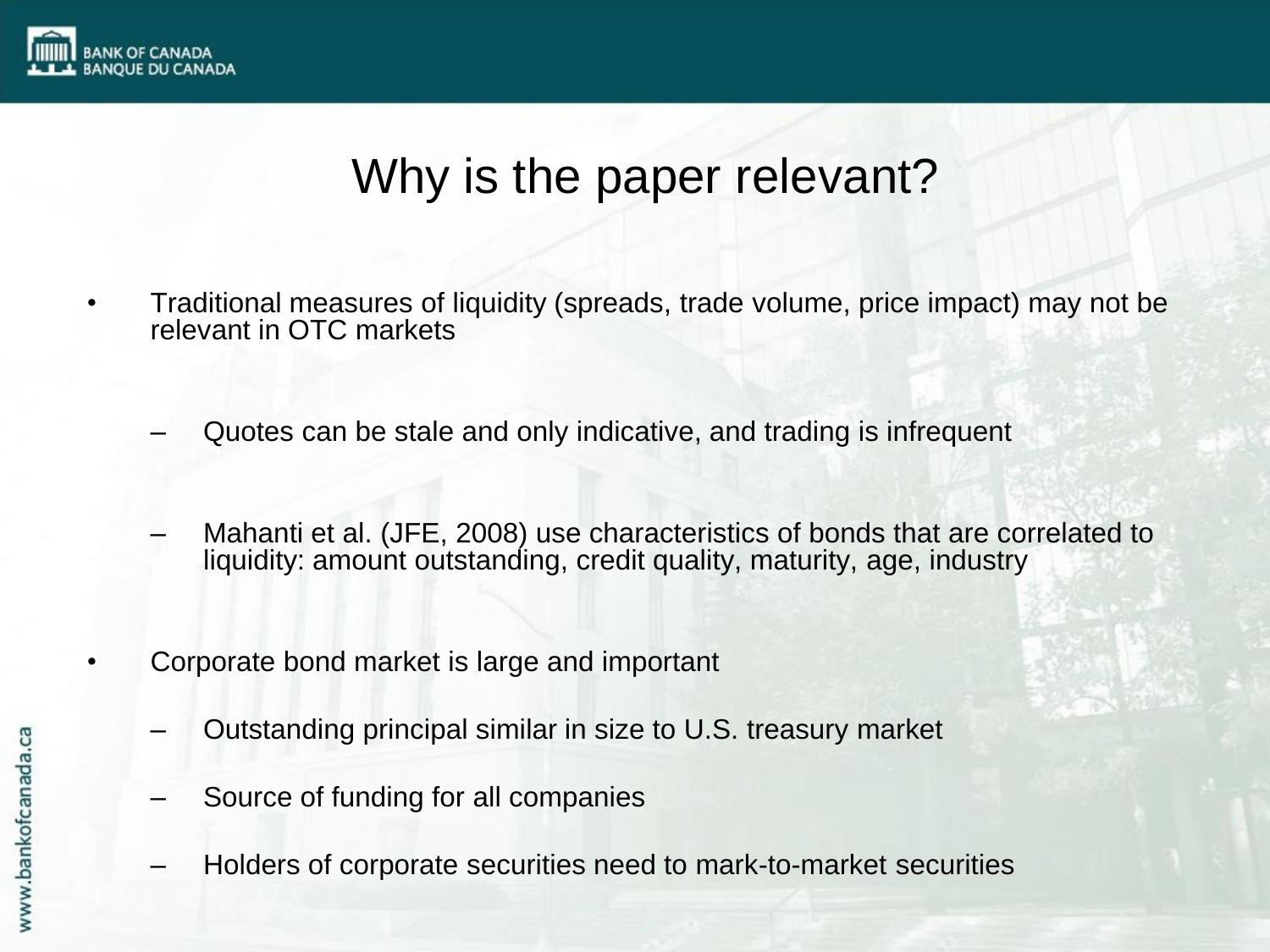

## Policy Relevance

- Measuring market quality is of interest to policy makers
	- Transaction costs, liquidity, price discovery
	- Analysis may point to market failures, and a policy response
		- Biais and Green (2007) find institutional investors fare better than individual investors in OTC markets
		- TRACE introduced by NASD (now FINRA): all transactions in U.S. corporate bonds must be reported under rules set by SEC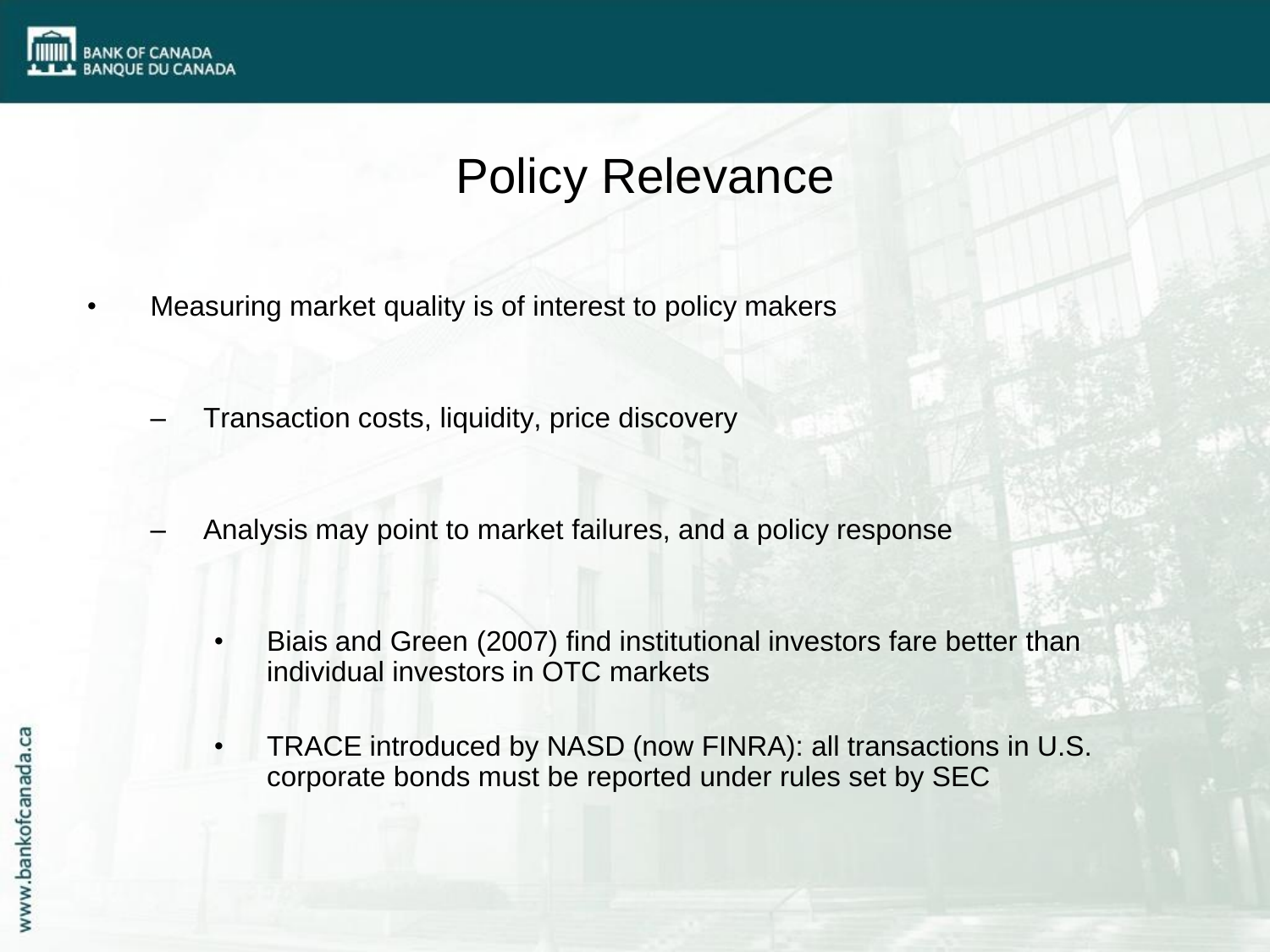

# Stylized Model

- Need to understand institutional arrangements
	- Theoretical search model to motivate liquidity measure in OTC markets
	- Market frictions: inventory risk (fixed costs, capital costs), search costs
- Key results
	- Larger investor search costs increase reservation prices
	- Dispersion increases in the search cost of investors, inventory costs of dealers, and the distribution of inventory across dealers
- Story may be incomplete. Assumptions of the model:
	- All dealers are identical from perspective of investor (chosen arbitrarily)
	- All dealers agree on fundamental value of asset
		- No strategic trading based on asymmetric information
	- Dealers are ultimate liquidity providers
	- Dealers do not optimize across overall portfolio inventory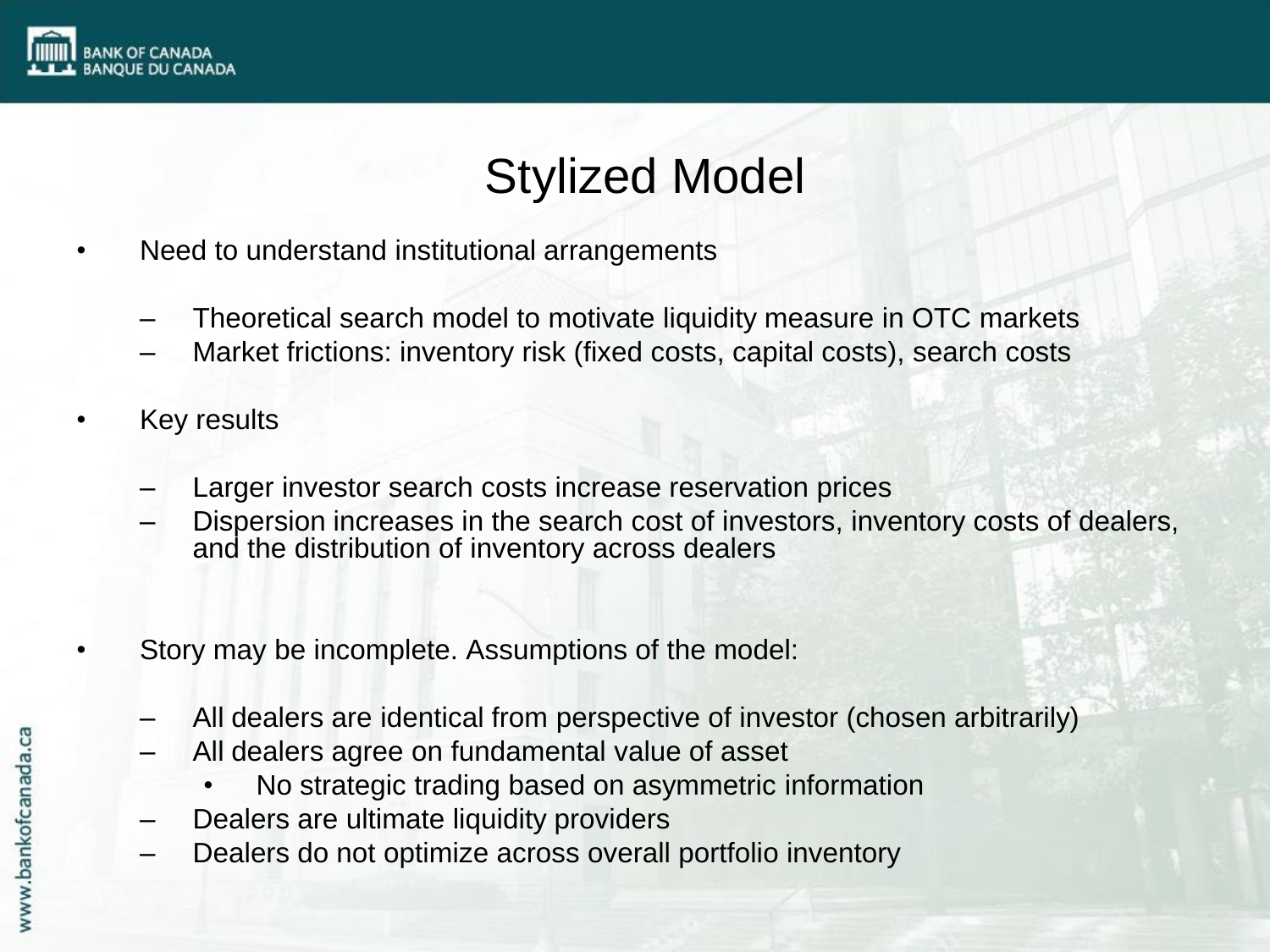

### New Liquidity Measure

• Root mean squared dispersion, calculated daily for each bond

$$
d_{i,t} = \sqrt{\frac{1}{\sum_{k=1}^{K_{i,t}} U_{i,k,t}} \sum_{k=1}^{K_{i,t}} (p_{i,k,t} - m_{i,t})^2 \bullet v_{i,k,t}}
$$

- A complete liquidity measure must account for its many dimensions
	- Tightness, immediacy, depth, resiliency, transaction costs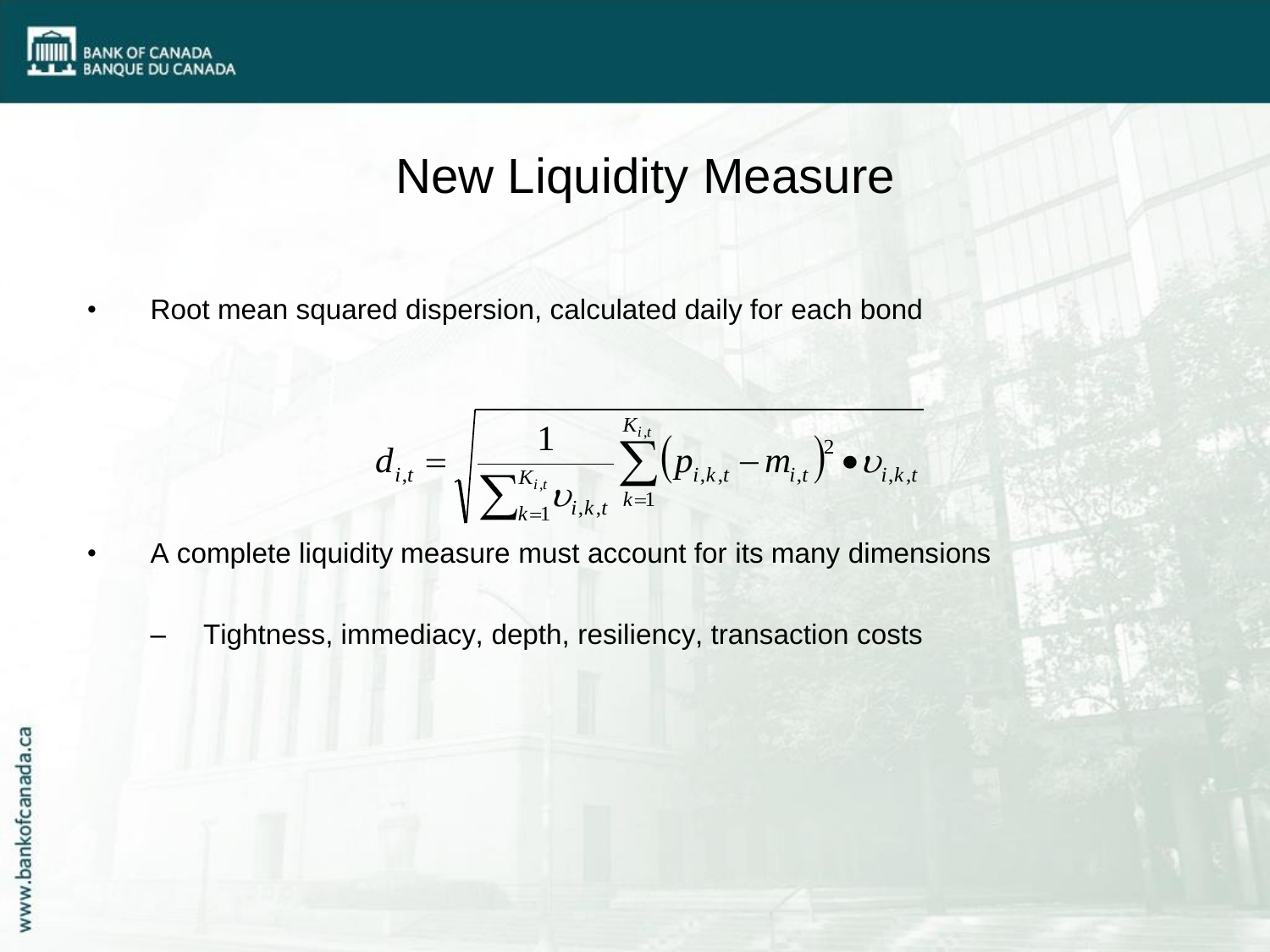

#### What's Missing in the New Liquidity Measure

- What dimensions of "liquidity" does it characterize?
	- For example, how well does new measure capture resiliency?
		- compare liquidity measure involving large vs. small transactions
		- analyze behavior of measure subsequent to a transaction
- How is dispersion related to market power, investor types?
	- Evidence that dealers exercise substantial market power in OTC markets
		- affects small investors more than large informed investors Green, Hollifield, Schürhoff (2007)
		- control for the number of dealers specializing in each security, or across classes of bonds and/or trade sizes specific to investors class requirements
- How should you deal with securities that are not traded?
	- Most of the analysis examines the liquidity measure, conditional on a transaction actually taking place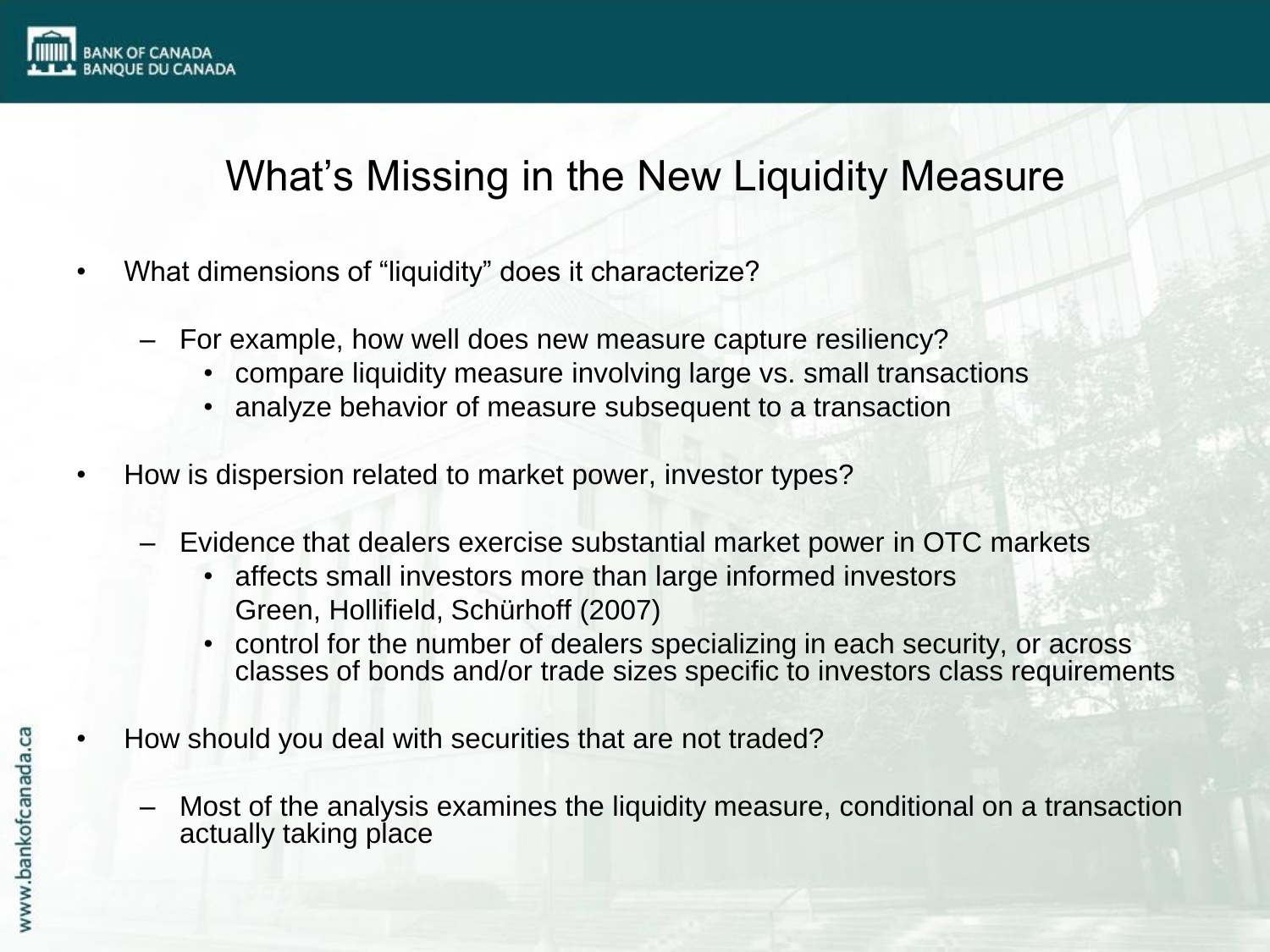

## Relative Performance of New Liquidity Measure

- Spreads or new liquidity measure? need a systematic methodology
	- Why is the new measure superior?
	- How does regression analysis illustrate this?
	- At what point is new measure superior to spreads, or Amihud (2002)?
	- What statistical approaches adequately deal with infrequent data?
- Need to perform a "horse race"
	- Apply proposed liquidity measures to high frequency Treasury/TAQ
		- calculate root mean squared error or correlation between the proposed liquidity measure and some liquidity benchmarks (effective spread, realized spread, or price impact coefficients)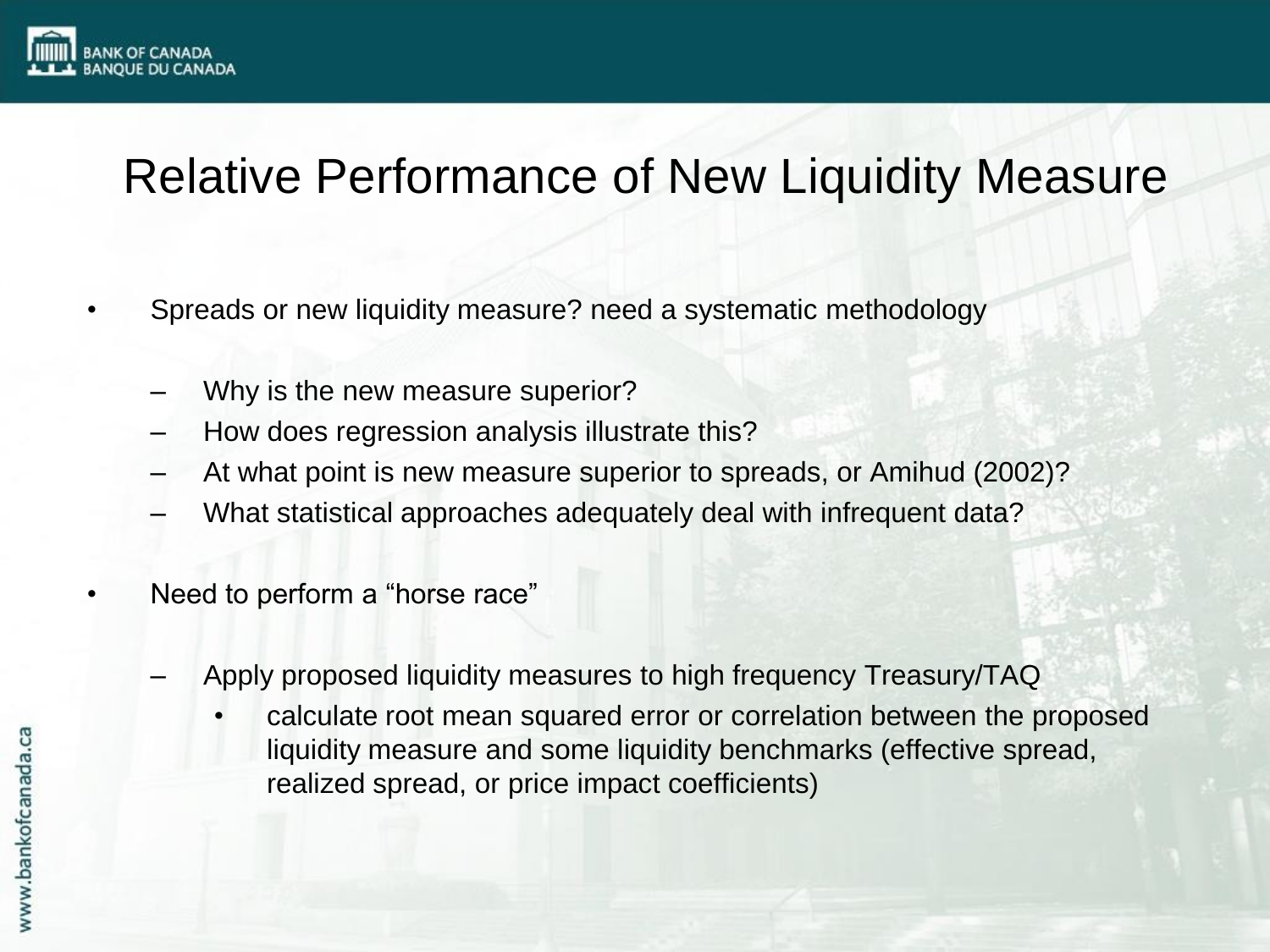

### "Bond Traders Lose "One Night Stands" in Credit Crunch"" Bloomberg (Sep. 10, 2008)

- Trading in the corporate bond market has fallen by 33% over the average in the first 8 months of 2007
	- Biggest dealers are not committing as much capital
	- Dealers are not willing to hold any kind of inventory, and cannot be counted on to act as market makers
		- Demanding higher spreads
- Investors are unwilling to buy bonds given the level of illiquidity
	- Decreased liquidity and higher yields are providing opportunities for portfolio managers who can make long-term investments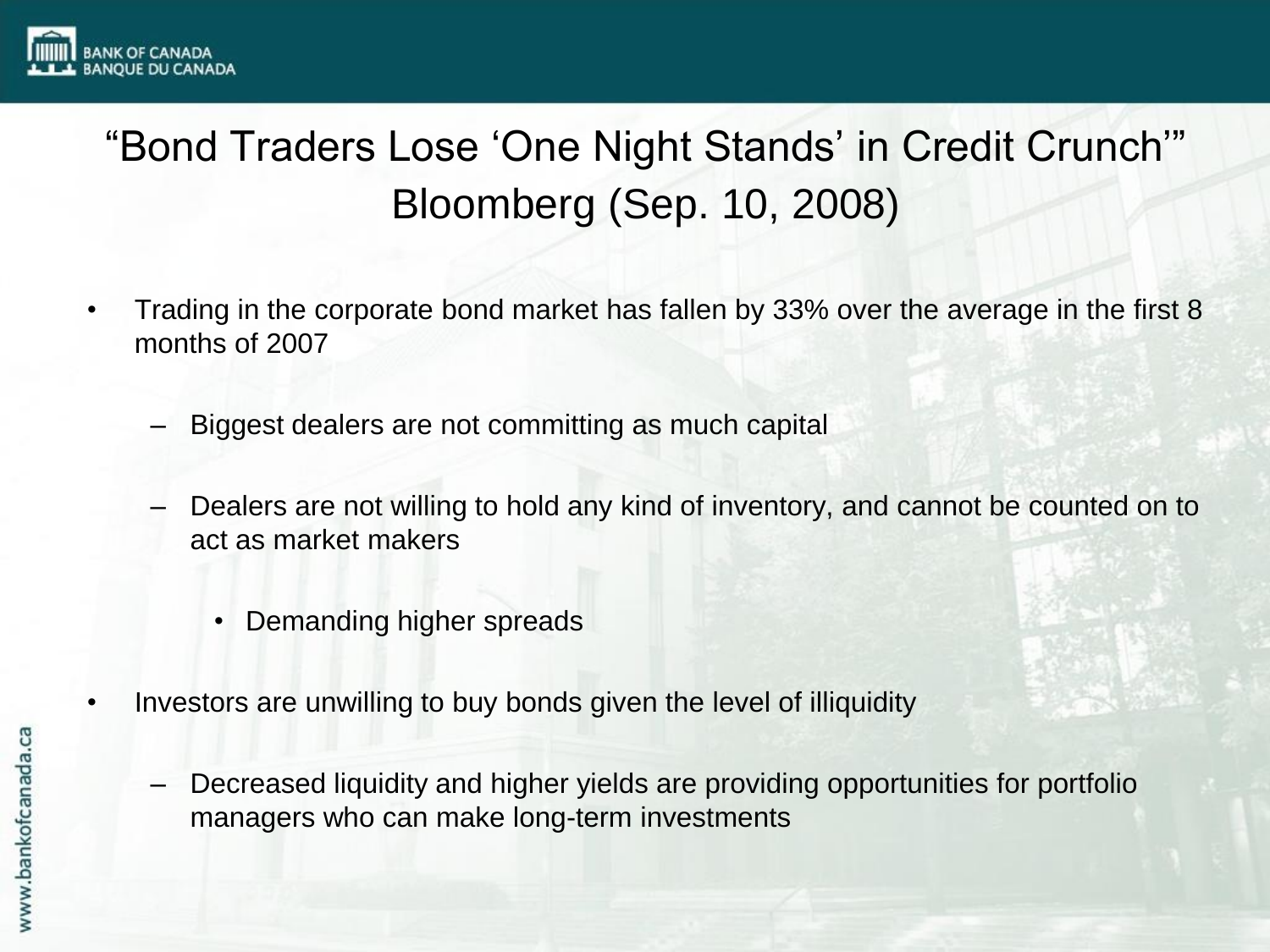

# Strategic Trading

- Institutional traders may be both liquidity takers and providers
	- Non-payoff relevant type information
	- Groups of investors specialize in certain securities
- Dealers may share in any undesired position
- Portfolio management considerations (Naik and Yadev, 2003)
- Little analysis of results in light of possible market power, portfolio management, adjustments in capital allocation considerations
	- $\rightarrow$  What are the implications for the new liquidity measure?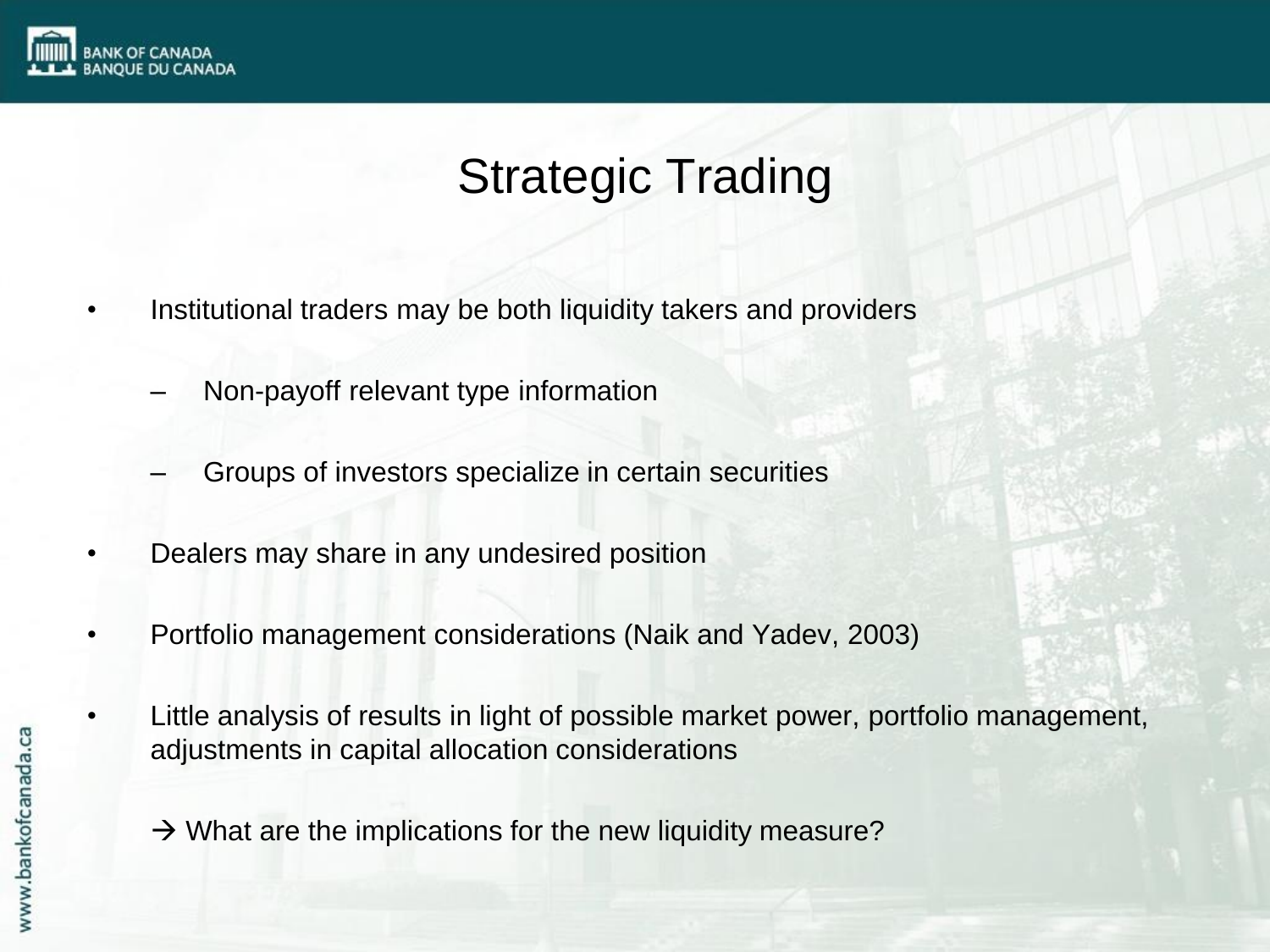

### Market or Idiosyncratic Liquidity

- Large cross-sectional variation across securities
- Common factors in liquidity?
	- Comparison to U.S. Treasury and Merrill Lynch U.S. Corporate Index
	- When there is a flight to quality, how does liquidity change?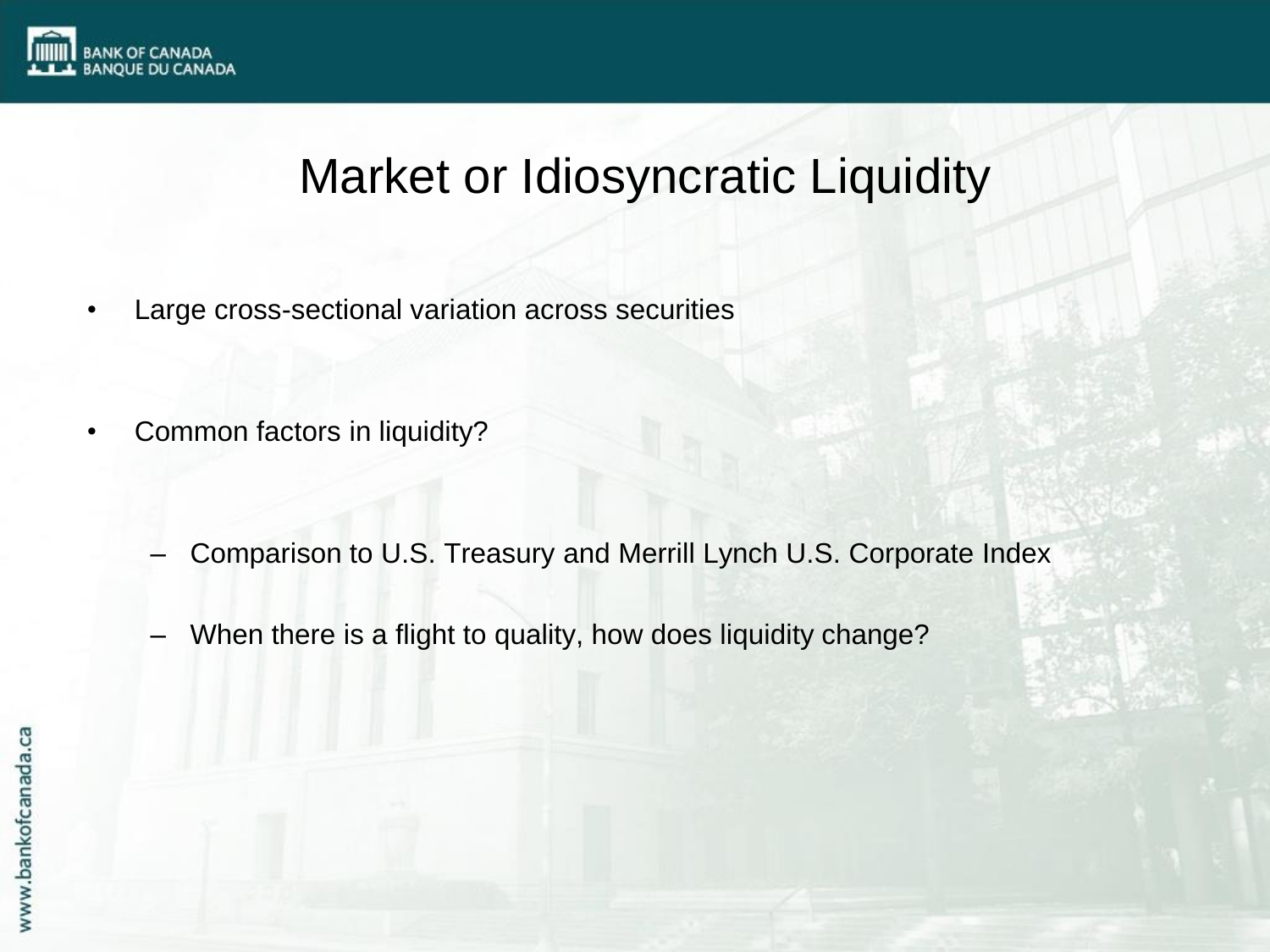

### Quoting Behavior – Markit Prices

- Markit Group collects quotes from dealers each day, and processes these prices
	- With credit/liquidity shocks, Markit prices may not be a reliable indicator of fundamentals
		- Markit indices are prone to distortion (Economist, March 6th 2008, re: credit derivatives index)
- Is the mean mid-quote equal to the fundamental prices?
	- Expect to see some asymmetries in mean if inventories are not uniform
	- If the market knows that there is some interest in buying/selling, quotes will be affected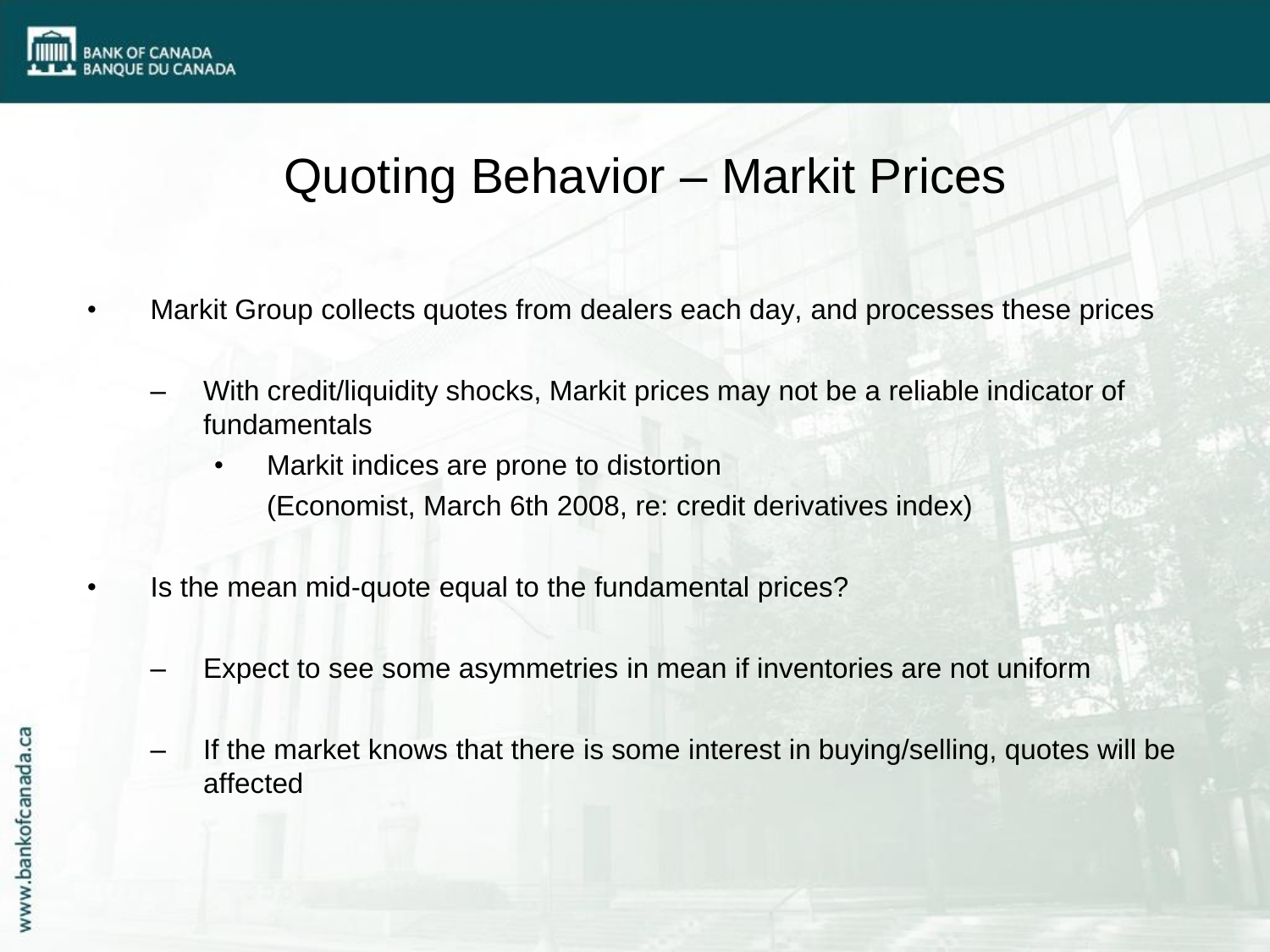

### Quoting Behavior – Markit Prices

- Need a complete understanding of quotes and quoting behavior on Markit
	- Number of reporting dealers, does it change often? matrix prices?
	- Is there gaming? Is quoting conditional on (expected) transactions?
	- What is the distribution of quotes, around a transaction or news?
	- How much is usually transacted relative to quote amounts?
	- When are quotes stale? Are they correlated with Bloomberg quotes?